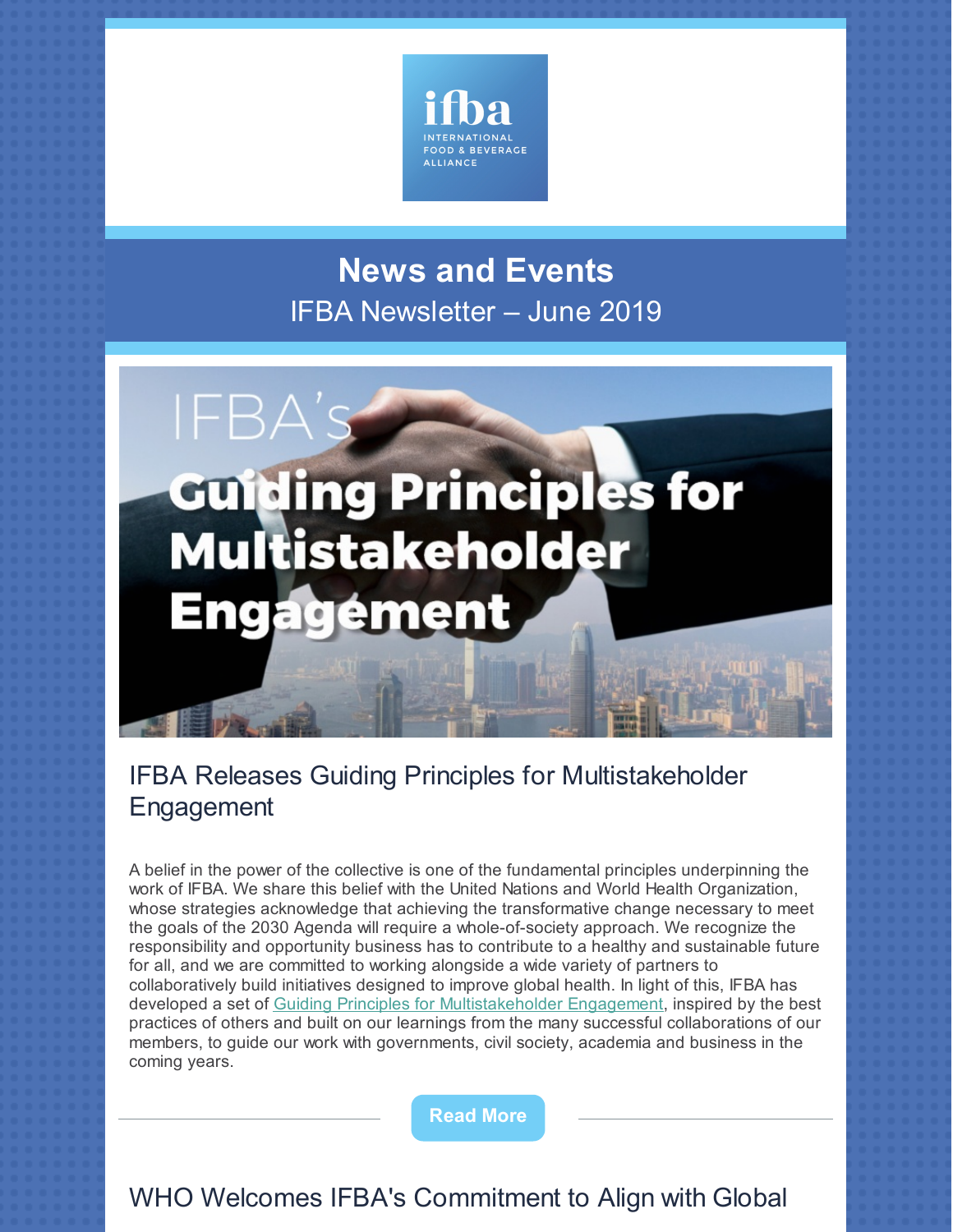#### Trans Fat Elimination Targets

The elimination of industrially produced trans fats (iTFAs) from the global food supply was a frequent conversation piece at the 72nd World Health Assembly, and IFBA's May 2019 commitment to align with WHO on iTFAs by 2023 was met with a warm response from WHO and NGOs in attendance. Resolve to Save Lives President Dr. Tom Frieden highlighted the commitment as a standard other companies should look to as guidance in an [op-ed](https://www.msn.com/en-us/health/nutrition/why-its-time-for-a-total-ban-on-trans-fat-%E2%80%93-the-tobacco-of-nutrition/ar-AABKIkc?li=BBr5KbJ) for *the Telegraph*, and WHO Director General Dr. Tedros [mentioned](https://www.who.int/dg/speeches/detail/world-health-assembly) IFBA in his WHA72 keynote address. We are proud to take a leading role in the global transition from iTFAs, and we are appreciative of WHO's openness to continued collaboration with the private sector to achieve positive public health outcomes.



## UN Economic and Social Council Adopts Resolution on Non-communicable Diseases

On 7 June 2019, the Council adopted a draft resolution titled "United Nations Inter-Agency Task Force on the Prevention and Control of Non-communicable Diseases" put forward by the Russian Federation that invites the IATF to "continue strengthening the inter-agency work, including by engaging with relevant stakeholders, as appropriate, to achieve public health goals." The resolution also calls upon donors and stakeholders to mobilize human and financial resources for the programmatic work of the IATF and mobilize resources for Member States to catalyze sustainable domestic responses to NCDs.

**[Read](https://undocs.org/E/2019/L.16) More**

**Interact, Engage, or Partner? WHO Leader Argues for Private Sector Engagement**



Dr. Svetlana Axelrod, WHO Assistant Director General and Director of the UN Task Force on NCDs, co-authored an article published in *Cardiovascular Diagnosis and Therapy* which discusses the benefits of developing partnerships between the private sector and international agencies. *"Interact, engage, or partner? Working with the private sector for the prevention and control of non-communicable diseases"* argues that the relationship of NCD risk factors and their underlying social and commercial determinants requires active cooperation with the private sector to bring about policy change, pool resources and generate innovative solutions by capitalizing on each partner's strengths.

**[Read](http://cdt.amegroups.com/article/view/20806/23570) More**

#### **General Mills Partners with**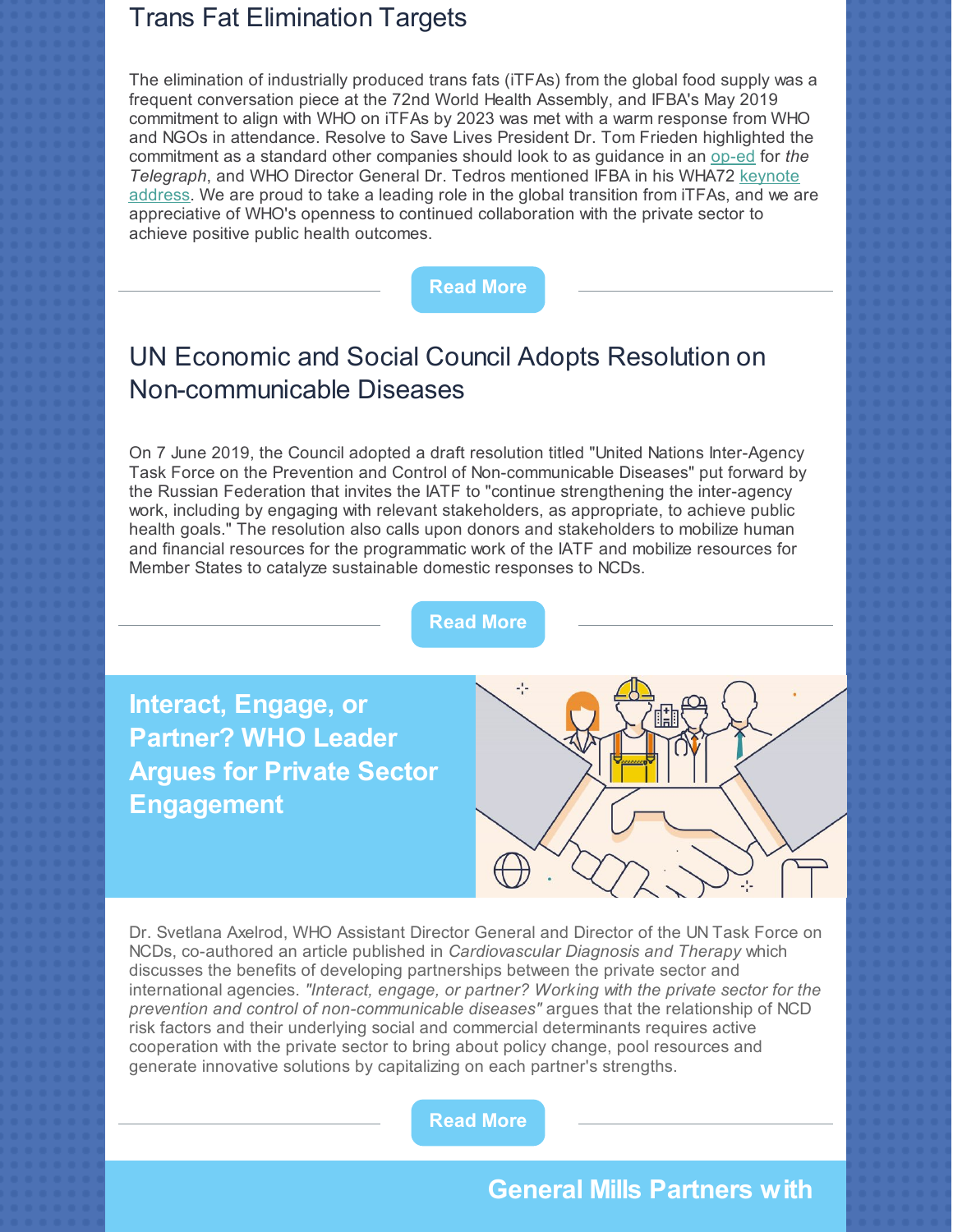

**the World Food Program to Support School Meals in India**

In India, a country with more than 1.2 billion people, one in every three children is malnourished. General Mills has been working with the World Food Program (WFP) and local partners in the eastern Indian state of Odisha since 2017 to help address the problem of childhood malnutrition through a programme providing mid-day school meals fortified with vitamins and minerals - including iron, zinc and vitamin A. Rice is a staple food for more than half of the world's population and rice fortification has proven effective at a large scale and is recommended by the World Health Organization. WFP reports that anemia levels dropped as much as 50% in a three-year period in areas across India where WFP introduced fortified rice. In 2018, this rice fortification school meal program expanded to communities in the state of Uttar Pradesh. Today, 420,000 students receive a mid-day micronutrient fortified school meal. Based on the success of these pilot programmes, in March 2019 General Mills renewed its commitment to WFP to enable it to scale up to reach nearly 2 million children in Odisha alone. You can learn more by following the link below to watch a [video](https://youtu.be/2dkmRdQJ26c) on the program.

**[Learn](https://youtu.be/2dkmRdQJ26c) More**

## **Upcoming Events**



**Building Business Contribution for the 2020 Global Nutrition Summit**

**The Hague, Netherlands 25th-26th June**

**[Learn](https://knowledge4food.net/event/building-business-contribution-for-the-2020-global-nutrition-summit/) More**

**UN High-level Political Forum on Sustainable Development 2019**

**New York, USA 9th-18th July 2019**